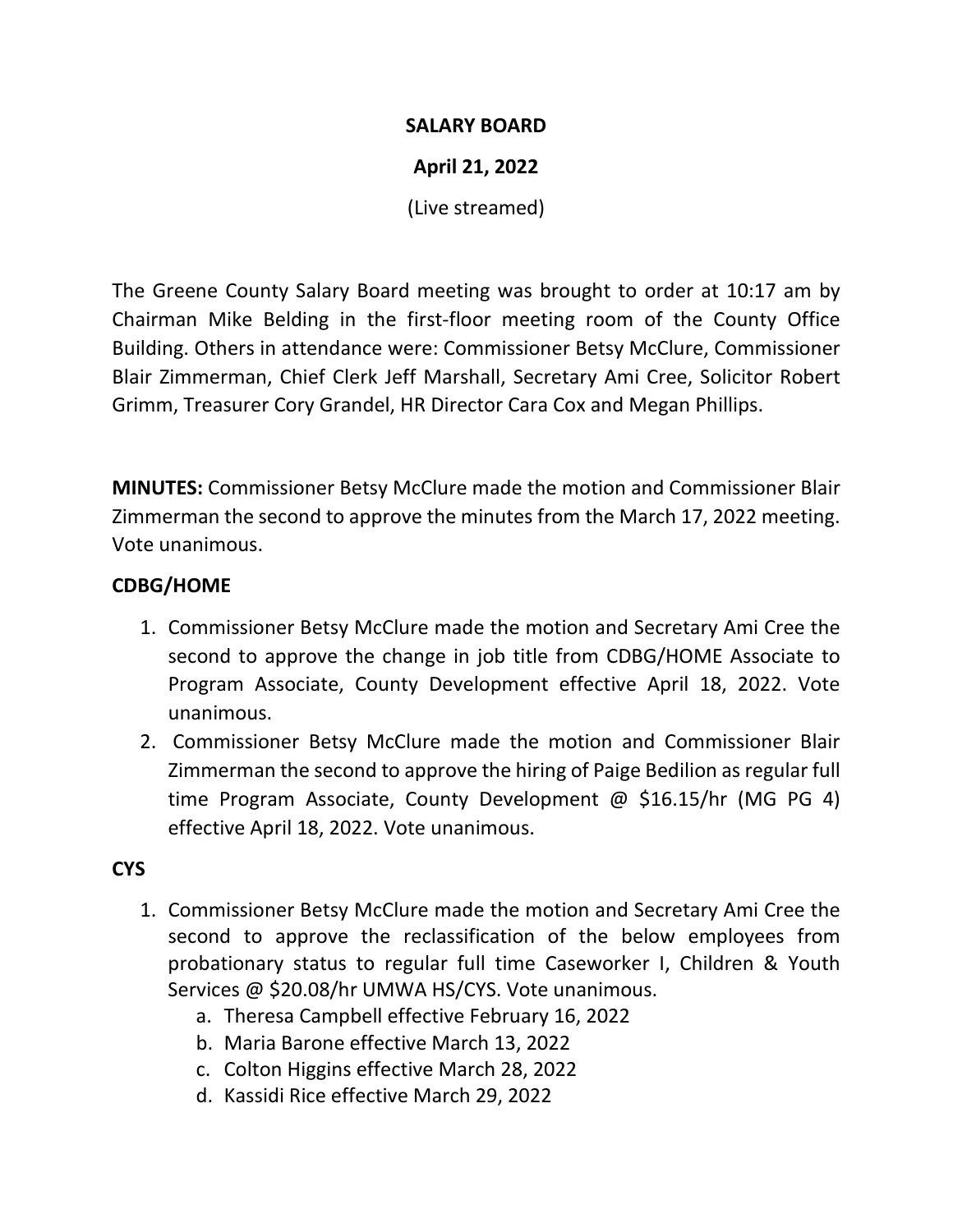- 2. Commissioner Betsy McClure made the motion and Commissioner Blair Zimmerman the second to approve the hiring of Tifany Baker as regular full time Caseworker I, Children & Youth Services @ \$18.80/hr (UMWA HS.CYS) effective March 21, 2022. Vote unanimous.
- 3. Commissioner Betsy McClure made the motion and Secretary Ami Cree the second to approve the transfer of Tammy Watson to regular full time Fiscal Assistant I, Children & Youth Services @ \$13.77/hr (SEIU PG 8) effective March 28, 2022. Vote unanimous.
- 4. Commissioner Betsy McClure made the motion and Commissioner Blair Zimmerman the second to approve the hiring of Lisa Henry as regular full time Casework Supervisor, Children & Youth Services @ \$42,193.42/year (MG PG 9) effective April 18, 2022. Vote unanimous.

# **CLERK OF COURTS**

1. Commissioner Betsy McClure made the motion and Secretary Ami Cree the second to approve the promotion of Nicole Vandevender to regular full time Department Clerk I, Clerk of Courts @ \$13.09/hr (SEIU PG 4) effective April 21, 2022. Vote unanimous.

### **CONSERVATION**

1. Commissioner Betsy McClure made the motion and Commissioner Blair Zimmerman the second to approve the job title change and pay increase of Jared Zinn to regular full time Water Quality Specialist, Conservation District @ \$23.49/hr effective March 28, 2022. Conservation District pays 100% of salary. Vote unanimous.

# **CONTROLLERS**

1. Commissioner Betsy McClure made the motion and Secretary Ami Cree the second to approve the pay increase of Richard Davis, regular full time Assistant Deputy, Controller's Office @ \$28.93/hr effective January 1, 2022 due to successful completion of one year in a management position. Vote unanimous.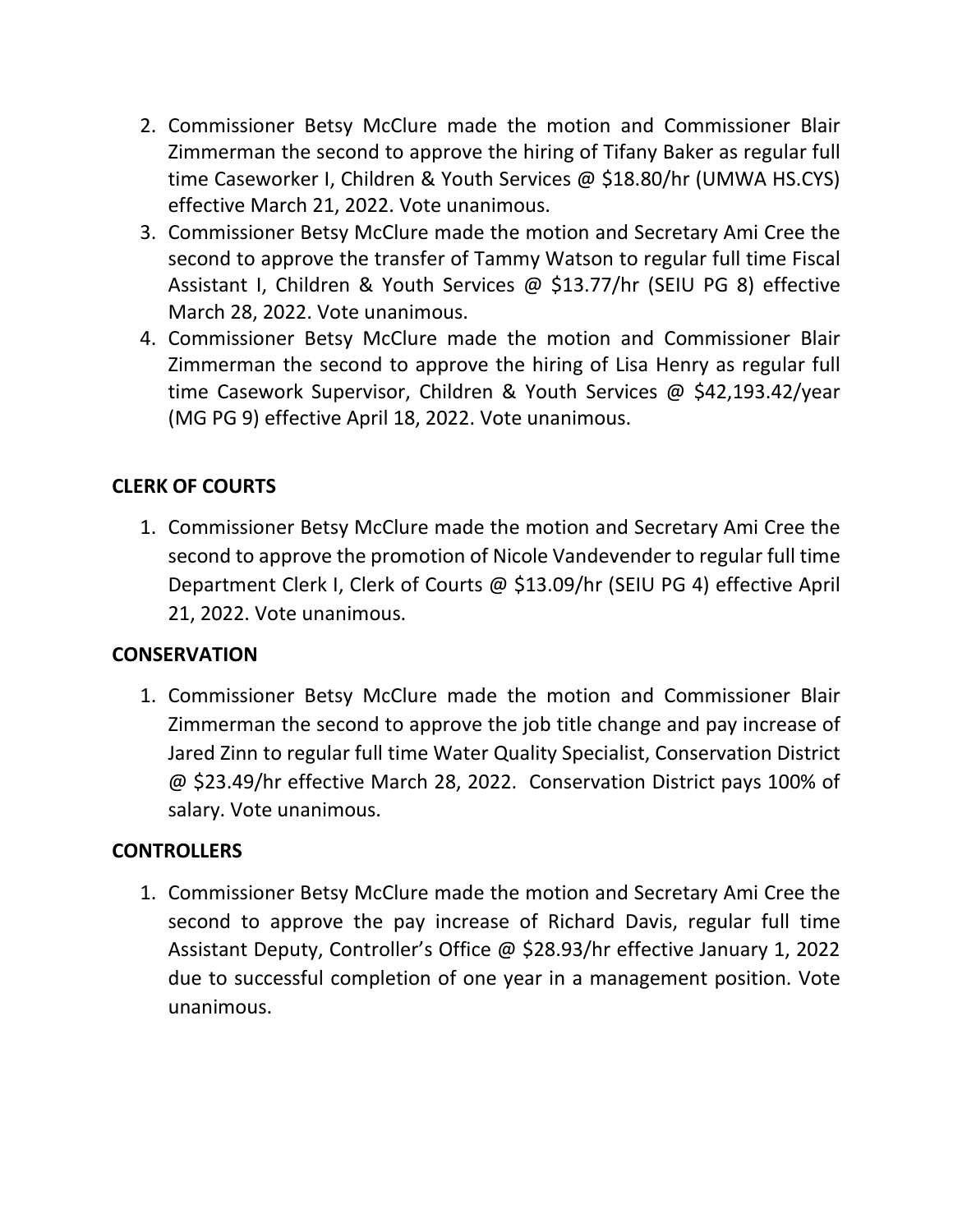# **COURTS**

- 1. Commissioner Betsy McClure made the motion and Commissioner Blair Zimmerman the second to approve the resignation of Lori Tennant, regular full time Administrative Assistant, Courts effective March 18, 2022. Vote unanimous.
- 2. Commissioner Betsy McClure made the motion and Secretary Ami Cree the second to approve the hiring of Kimberly Simon-Pratt as regular full time Custody Hearing Office @ \$75,500/year (MG PG 14 EXEMPT) effective April 4, 2022. This salary is to include prior contracted services amount. Vote unanimous.
- 3. Commissioner Betsy McClure made the motion and Commissioner Blair Zimmerman the second to approve the resignation of Jason Ferree, regular full time Tip Staff, Courts effective April 22, 2022. Vote unanimous.

# **DISTRICT ATTORNEY**

- 1. Commissioner Betsy McClure made the motion and Secretary Ami Cree the second to approve the pay increase of Michael Mays, regular full time Assistant District Attorney @ \$52,500/yr effective March 18, 2022 due to successful completion of one year in a non-union position. Vote unanimous.
- 2. Commissioner Betsy McClure made the motion and Commissioner Blair Zimmerman the second to approve the pay increase of McKenna Benke, regular full time Office Manager @ \$20.20/hr effective February 12, 2022 due to successful completion of one year in a non-union position. Vote unanimous.
- 3. Commissioner Betsy McClure made the motion and Secretary Ami Cree the second to approve the resignation of Michael Mays, regular full time Assistant DA, District Attorney's Office effective April 27, 2022. Vote unanimous.

#### **GIS**

1. Commissioner Betsy McClure made the motion and Commissioner Blair Zimmerman the second to approve the resignation of Emmett Rafferty, regular full time GIS Coordinator effective March 18, 2022. Vote unanimous.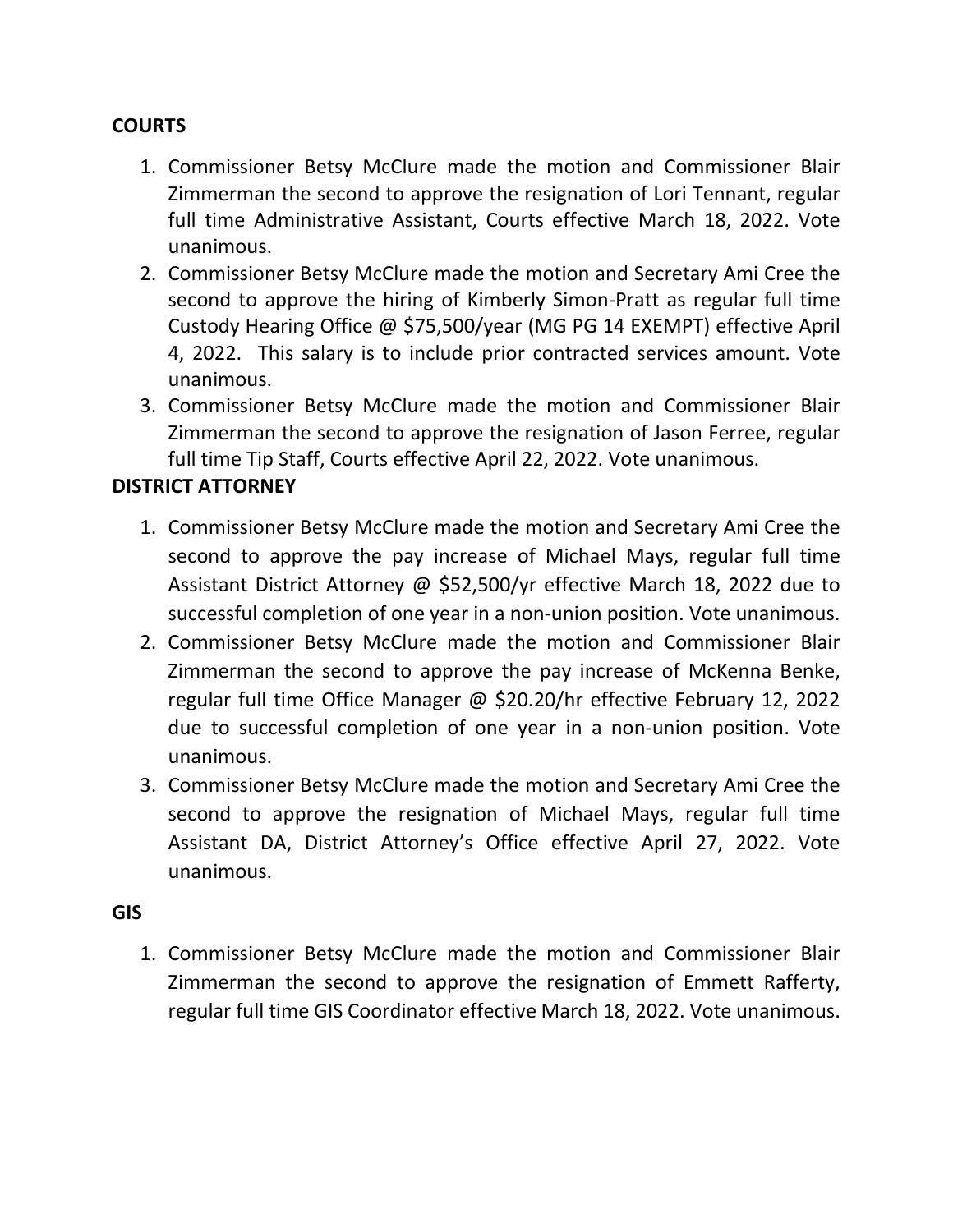### **HUMAN SERVICES**

- 1. Commissioner Betsy McClure made the motion and Secretary Ami Cree the second to approve the hiring of Beth Hennessey as regular full time Early Intervention Caseworker I, Human Services @ \$18.80/hr (UMWA HS/CYS) effective March 28, 2022. Vote unanimous.
- 2. Commissioner Betsy McClure made the motion and Commissioner Blair Zimmerman the second to approve the reclassification of Tracie Sypin to regular full time Caseworker III, Human Services @ \$27.95/hr (UMWA HS/CYS) effective January 1, 2022. Vote unanimous.
- 3. Commissioner Betsy McClure made the motion and Secretary Ami Cree the second to approve the resignation of Joshua Jackson, regular full time Caseworker 2, Human Services effective April 22, 2022. Vote unanimous.

### **JAIL**

- 1. Commissioner Betsy McClure made the motion and Commissioner Blair Zimmerman the second to approve the reclassification of Levi Fox to regular full time Corrections Officer II, Jail @ \$16.93/hr (SEIU Jail) effective January 1, 2022. Vote unanimous.
- 2. Commissioner Betsy McClure made the motion and Secretary Ami Cree the second to approve the resignation of Ean Shaffer, regular full time Corrections Officer, Jail effective March 21, 2022. Vote unanimous.
- 3. Commissioner Betsy McClure made the motion and Commissioner Blair Zimmerman the second to approve the promotion of Jonathan Davis to regular full time Corrections Officer, Jail @ \$15.77/hr (SEIU Jail) effective March 31, 2022. Vote unanimous.
- 4. Commissioner Betsy McClure made the motion and Secretary Ami Cree the second to approve the reclassification of Charity Bennett to regular full time Corrections Officer II, Jail @ \$16.93/hr (SEIU Jail) effective March 20, 2022. Vote unanimous.
- 5. Commissioner Betsy McClure made the motion and Commissioner Blair Zimmerman the second to approve the reclassification of Cory Supan to regular full time Corrections Officer II, Jail @ \$16.93/hr (SEIU Jail) effective March 20, 2022. Vote unanimous.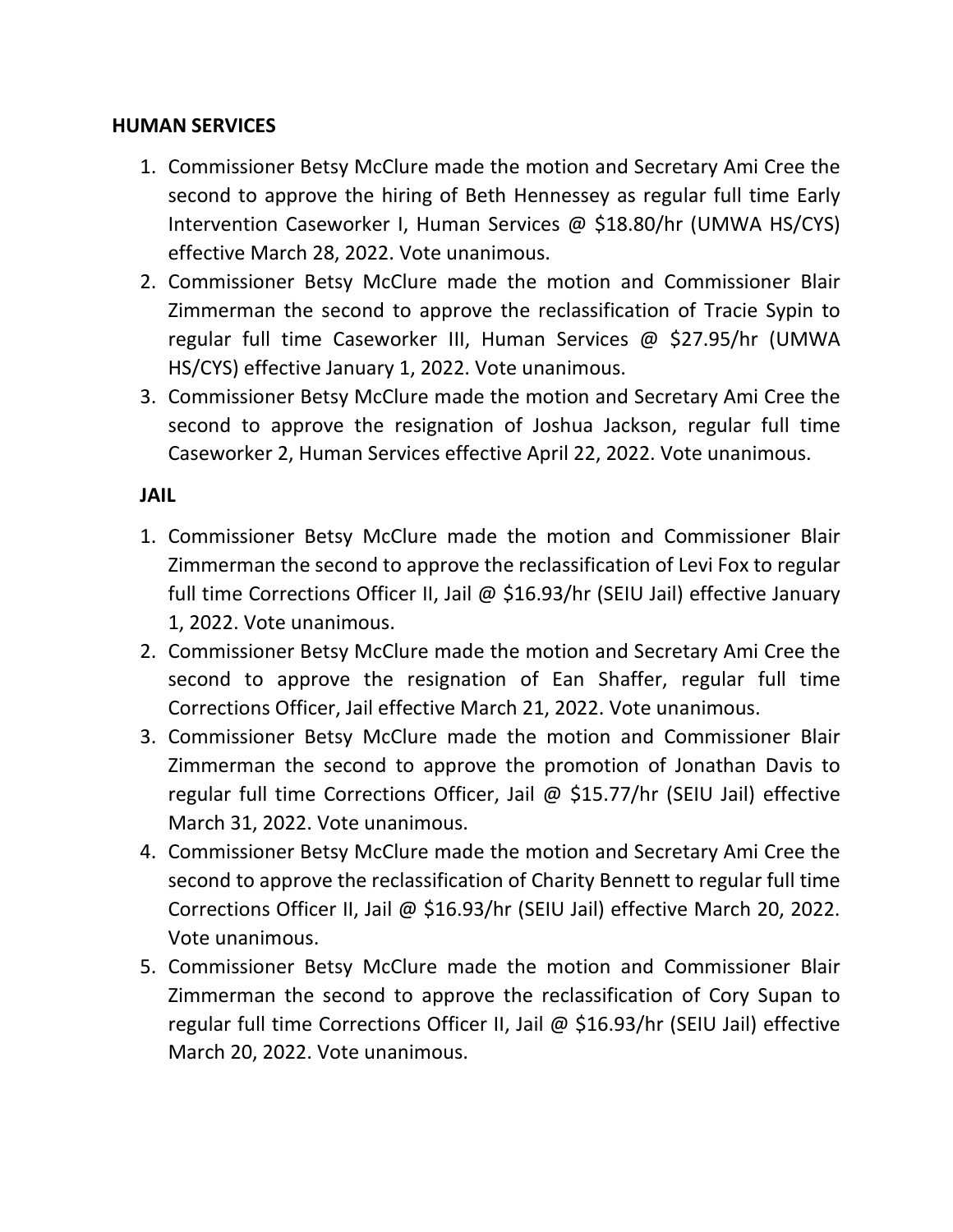### **MAINTENANCE**

- 1. Commissioner Betsy McClure made the motion and Secretary Ami Cree the second to approve the termination of Kristi Davis, regular full time Custodial Worker I, Maintenance effective March 18, 2022. Vote unanimous.
- 2. Commissioner Betsy McClure made the motion and Commissioner Blair Zimmerman the second to approve the reclassification of Travis Elliot to regular full time Maintenance Worker 2, Maintenance @ \$14.31/hr (SEIU PG 8) effective March 9, 2022. Vote unanimous.

# **PARKS AND REC**

1. Commissioner Betsy McClure made the motion and Secretary Ami Cree the second to approve the reclassification of Charlene Pagac to regular full time Associate II, Parks & Rec @ 14.35/hr (SEIU PG 6) effective January 1, 2022. Vote unanimous.

### **PROTHONOTARY**

- 1. Commissioner Betsy McClure made the motion and Commissioner Blair Zimmerman the second to approve the pay increase of Paul Ondash, regular full time First Deputy, Prothonotary's Office @ \$38,731.16/yr effective January 1, 2022 due to successful completion of one year in a management position. Vote unanimous.
- 2. Commissioner Betsy McClure made the motion and Secretary Ami Cree the second to approve the resignation of Robin King, regular full time Family Court Coordinator, Prothonotary's Office effective March 31, 2022. Vote unanimous.
- 3. Commissioner Betsy McClure made the motion and Commissioner Blair Zimmerman the second to approve the resignation of Danielle Morris, regular full time Administrative Assistant, Prothonotary's Office effective April 1, 2022. Vote unanimous.

### **PUBLIC DEFENDER**

1. Commissioner Betsy McClure made the motion and Secretary Ami Cree the second to approve the hiring of Kevin Blakley as regular full time Assistant Public Defender, Public Defender's Office @ \$50,000/yr (MG PG 11 Exempt) effective May 2, 2022. Vote unanimous.